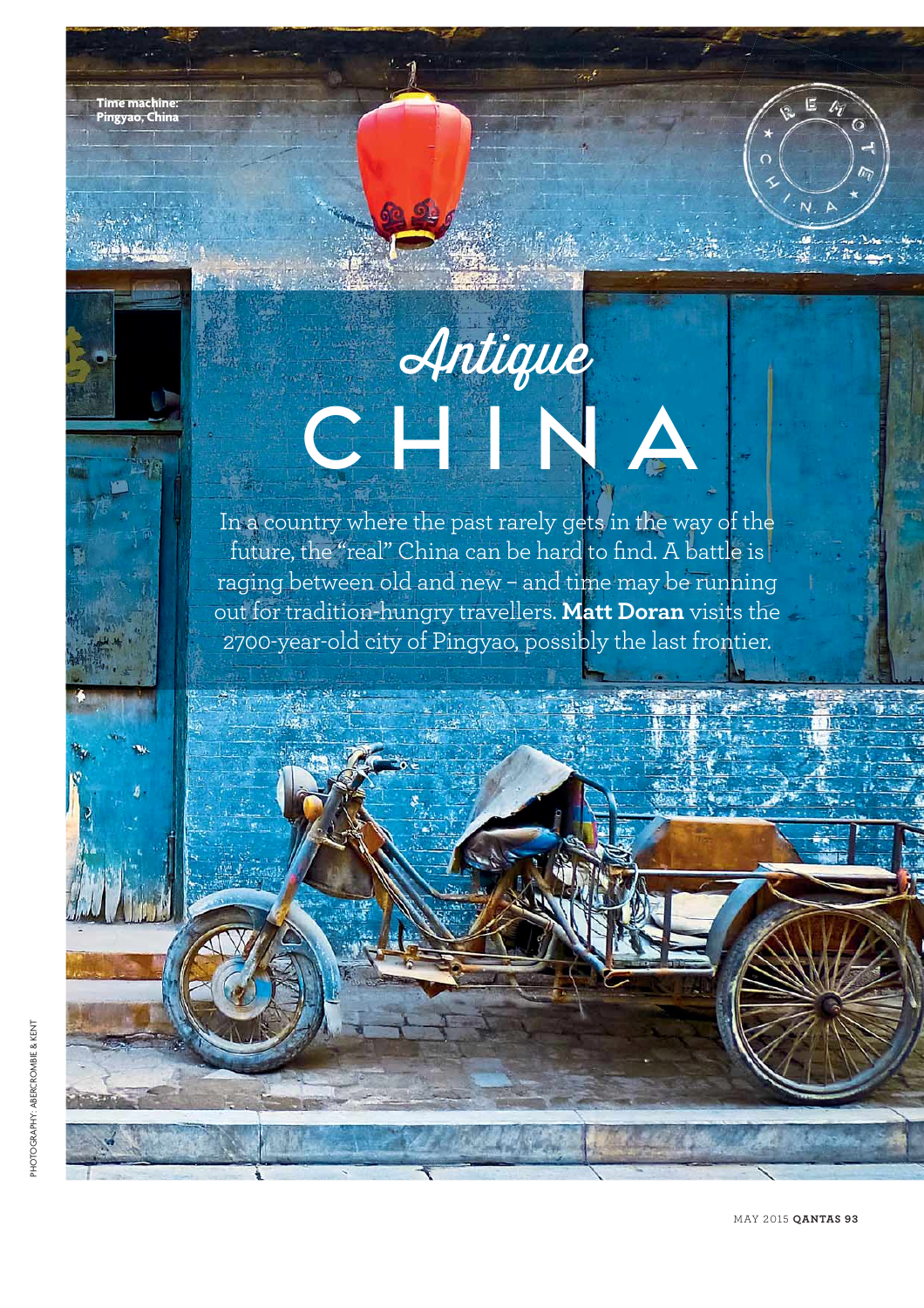## **REMOTE** CHINA

## AT 92, WAR VETERAN and

great-grandfather Yin Yi Zhou is a living treasure, eclipsing the average life expectancy of a Chinese man by almost a quarter of a century.

"There is something very special about this place,'' he says to an interpreter in the rare Pingyao dialect, taking a sip of local rice wine. "It is like we are a time machine, a way back to China's past. I am very happy that we have no cars here. We are not buried under the skyscrapers."

When it comes to China's past, Mr Yin is qualified: locals suspect he is the oldest resident in a place dating back more than 2700 years – and one that is almost certainly one of the world's best-preserved ancient cities.

"People don't change here,'' he says, pointing out that it still costs only 10 Yuan (\$2) to have a decent haircut – although he warns that it is slightly more for tourists. "This might be the friendliest place in all of China."

Illuminated at night by hundreds of hanging red lanterns, it may also be the most unique. It is one of only two cities in the country afforded UNESCO heritage protection, because in many ways it is a microcosm of the traditional old-world way of life.

FOUNDED IN THE 14TH CENTURY, the walled city of Pingyao is a window to the Ming and Qing dynasties. China once boasted thousands of such cities, but this is one of only a few to survive the country's rampant modernisation.

"We have to value our local history and China's cultural heritage,'' says Peking University professor Wu Bihu. "That's what foreigners come to see, not soaring skyscrapers and wide streets. China's inbound tourism market is in a grave situation."

Blame falls often on the country's ubiquitous veil of smog, but tourism leaders say (privately) that China's full-throttle urban

**Ancient walls of Pingyao; replica of an ancient coin in courtyard of Tianjixian Museum (inset)**



development policies are the real threat. In the world's most bullish economy, indiscriminate development means the past only rarely gets in the way of the future. In response, tourism

operators are busily carving out a new niche. "Our clients are increasingly asking us to offer them something more than the Great Wall and Beijing's finest crispy-skin duck," says Sujata Raman, managing director of luxury tour operator Abercrombie & Kent. "We got together with the country's most experienced local guides to pinpoint the best portals into the old world. What we can offer travellers in Pingyao is like nothing else in China."

In the nearby city of Datong, as in many other parts of the country, planning officials who've spent decades hurtling toward the future are now feverishly trying to re-create the past. Too often, historical "relics" are torn down and rebuilt anew, and the result feels decidedly artificial.

However, in Pingyao, the experience is as authentic as it gets. Men with donkeys arrive to collect the sewage, and the cobbled, red lantern-lit streets are rutted with their cart tracks. It is all in striking contrast to Beijing, where freeway motorists are punished with fines if they have the audacity to travel too slowly.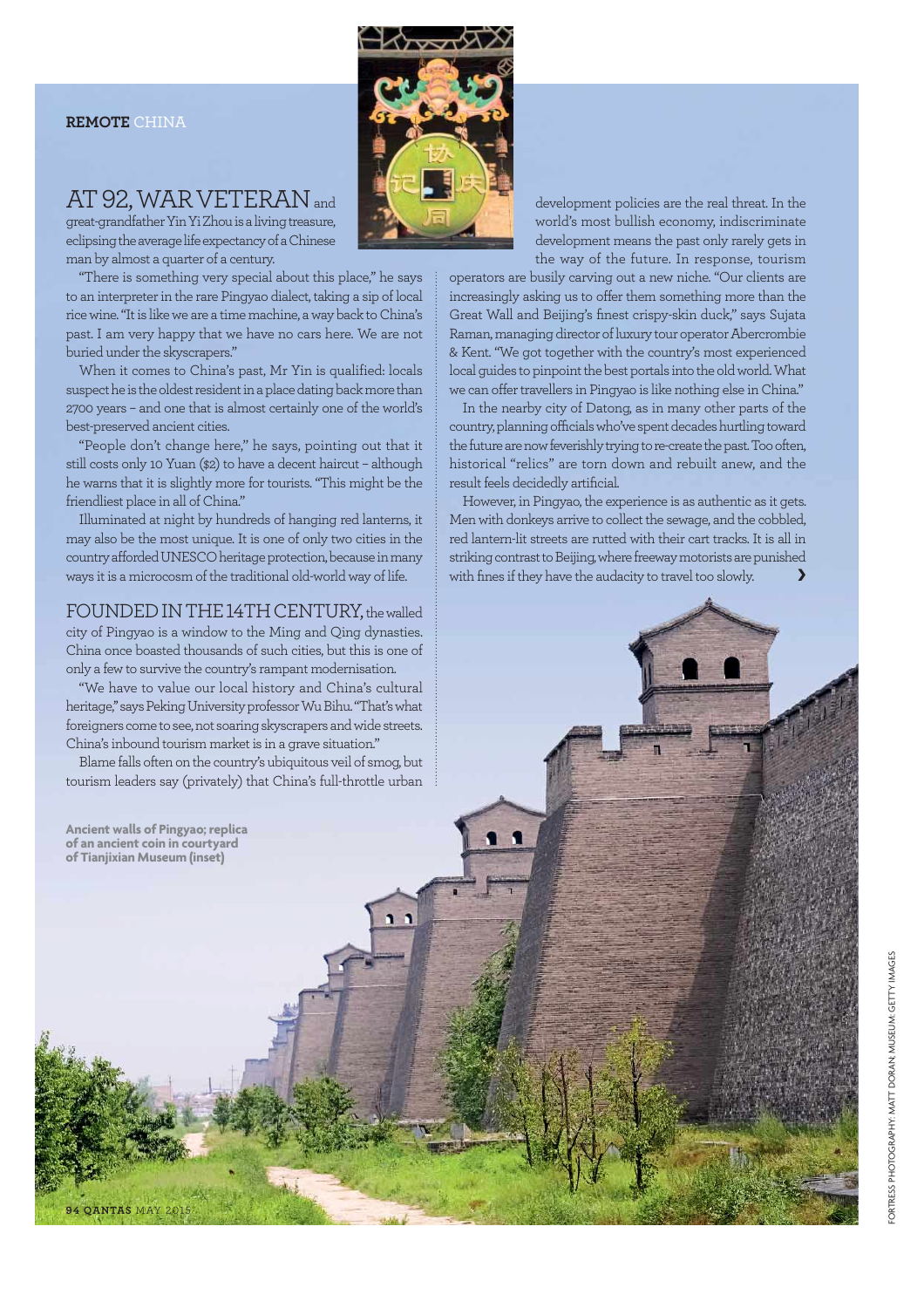



The roughly 2.6sq km town is home to around 50,000 people, many living in original shared-courtyard homes where little has changed since the time of emperors. Except now, in the modest one or two-room homes, satellite dishes and video games are just as common as generators and pit latrines, and women are increasingly finding work in the guesthouses and boutique accommodation springing up to meet the tourism demand.

"Tourism here is beginning to change our lives,'' says Ren Xiao Yan, recently employed as a guesthouse cleaner. "We used to struggle to pay the small rent for our home (\$80 a year), but now the world is starting to realise what a unique part of China this is. Something you can not see anywhere else."



More than a million tourists visit each year, the bulk of them from China. But this well-kept secret is about to be blown wide open. Some 715km south-west of Beijing, and without an airport, Pingyao was always difficult to get to. But a new high-speed rail link has slashed travel time from the capital from 15 hours to under four.

Most will be lured by the city's 6km of fortress wall – 12m high with 72 watchtowers, 3000 battlements and a 4m-deep moat. With six barbican gates, the structure resembles a tortoise, which represents long life in Chinese culture. Feng shui was critical to the design: the entrance gates are built at right angles to guard against evil spirits, rumoured to travel only in straight lines.

The wall provides a remarkable vantage point to appreciate the splendour of the Han architecture below – tiered towers and temples among a picturesque grid of imperial houses. Within the walls there are four main streets, eight smaller ones and 72 laneways – each of those numbers significant in Confucian philosophy. The tiled grey roofs of the Qing dynasty homes are near identical, curved like a set of crested waves, many decorated with ceramic dragons.

From the watchtowers you can observe life as it might have been hundreds of years ago. Cars are banned within the walls, so most get around on bikes. And in the many makeshift stands and stalls, Pingyao does its trade. A young man with the grace of a violinist carves wheat noodles on a long wooden block (one of 108 styles of noodle on offer). A pensioner sits at a makeshift barber shop on a street corner, waving to tourists watching his public shave. Teenagers queue at the famed Pingyao fried-chicken store. A young mother walks home from the tiny supermarket, curd, cabbages and a 5kg bag of rice slung over her shoulder. Despite the enormous load, when she passes the bicycle repair store on Cheng Huang Street, she smiles and waves to the owner, Mr Shao. His father has run the store for 42 years.  $\bullet$